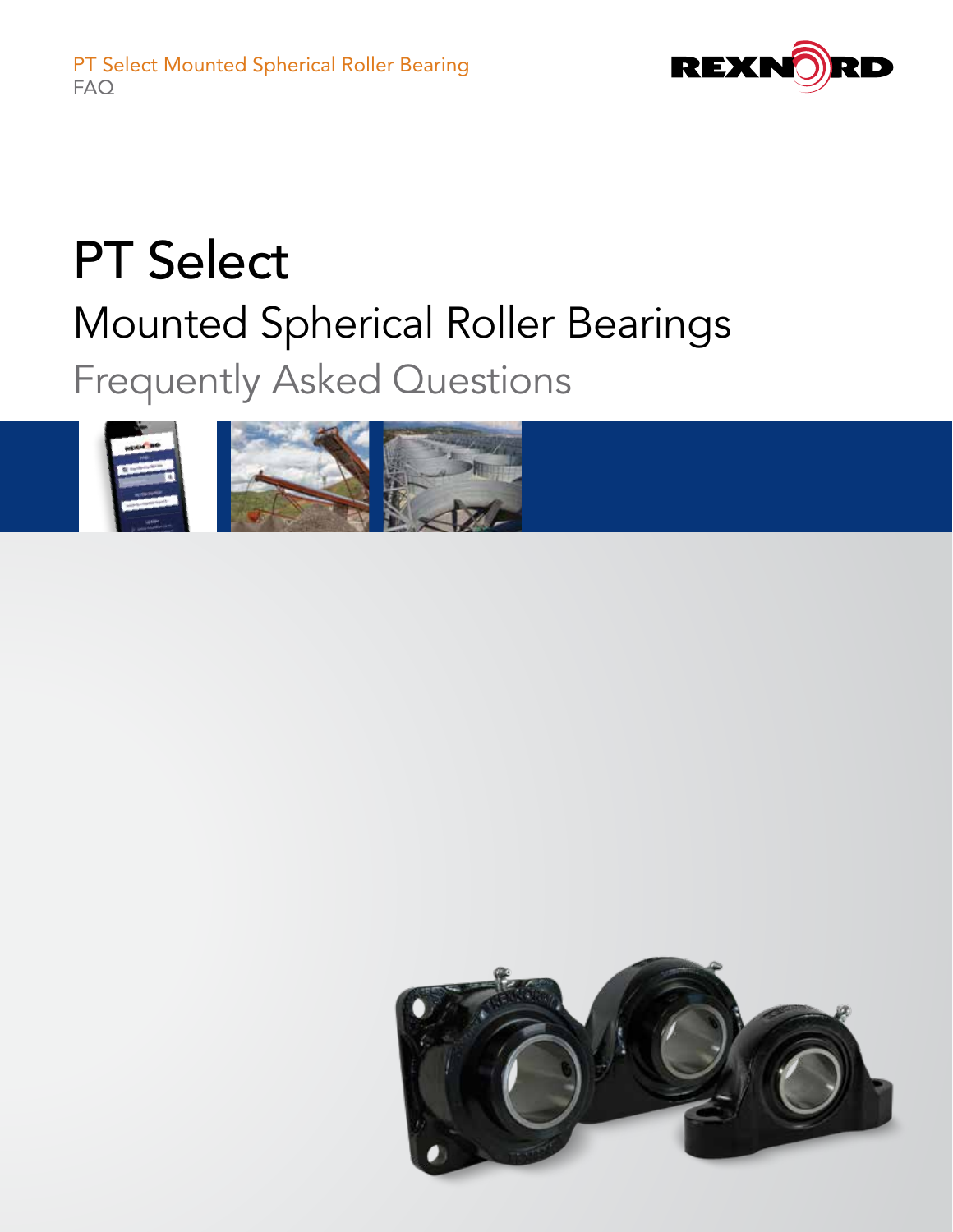



11111

## PT Select Mounted Spherical Roller Bearings

To help you understand the features, benefits and applications of the PT Select Mounted Spherical Roller Bearing offering, read our frequently asked questions and their answers below. Don't see your questions? Contact your Rexnord Account Executive or call the Rexnord Bearing Technical Support team at 317-273-5781.

| <b>Questions</b>                                                                                                         | <b>Answers</b>                                                                                                                                                                                                                                                                                                                                                                                                                                                                                                                                                                                                                                                                                                                                                             |
|--------------------------------------------------------------------------------------------------------------------------|----------------------------------------------------------------------------------------------------------------------------------------------------------------------------------------------------------------------------------------------------------------------------------------------------------------------------------------------------------------------------------------------------------------------------------------------------------------------------------------------------------------------------------------------------------------------------------------------------------------------------------------------------------------------------------------------------------------------------------------------------------------------------|
| What are some of the typical, most common<br>applications for the bearings?                                              | Conveyors, and fan and blower applications in the aggregate, air & fluid<br>handling, cement, material handling, and package handling industries.                                                                                                                                                                                                                                                                                                                                                                                                                                                                                                                                                                                                                          |
| How does Rexnord ensure the high quality<br>of the bearings?                                                             | Backed by our standard one-year warranty and option for a two-year warranty<br>by registering on Rexnord.com, we test every bearing that leaves our facility<br>before it ships. Testing includes a product qualification process through<br>custom built, state-of-the-art testing, and spin testing under load to ensure<br>against defects. Additionally, all printed performance values are validated<br>through laboratory testing at the Rexnord Innovation Center, an independent,<br>accredited laboratory.                                                                                                                                                                                                                                                        |
| What are the advantages of these bearings<br>versus others in the industry?                                              | We help ensure high quality of our bearings by testing every single bearing that<br>leaves our facility before it ships, and provide off-the-shelf solutions for quick<br>turnaround needs. Additionally, the bearings come with Rexnord® IIoT Smart<br>Products, the suite of digital technology that's built into and around this offering<br>to make your job easier. It features an efficient e-commerce experience, hassle-<br>free bearing selection and ordering, exclusive QR code on your bearings for<br>access to critical documents, a 3D bearing experience, and more. Nearly two-<br>thirds of bearing failures occur due to improper installation or maintenance. By<br>putting this critical information at your fingertips, we help mitigate these risks. |
| Can the bearings be customized?                                                                                          | They can be customized by choosing between a heavy-duty triple lip seal for<br>contaminant protection or a clearance seal for high-speed performance.                                                                                                                                                                                                                                                                                                                                                                                                                                                                                                                                                                                                                      |
| What is the difference between this roller<br>bearing offering and the other Rexnord<br><b>Roller Bearing offerings?</b> | PT Select is an off-the-shelf solution; Rexnord Link-Belt® Roller Bearings are<br>the trusted workhorse for demanding applications; and Rex® Roller Bearings<br>provide custom-engineered solutions for specialized equipment.                                                                                                                                                                                                                                                                                                                                                                                                                                                                                                                                             |
| What material are the bearings made of?                                                                                  | The housing material is cast iron, and the retainer is metal for enhanced<br>product durability and shock load capacity.                                                                                                                                                                                                                                                                                                                                                                                                                                                                                                                                                                                                                                                   |
| Does the bearing require lubrication?                                                                                    | All bearings come assembled and pre-lubricated prior to delivery. The seal<br>design allows grease and contaminants to be purged from the bearing, and is<br>compatible with standard maintenance practices.                                                                                                                                                                                                                                                                                                                                                                                                                                                                                                                                                               |
| What housing styles are available?                                                                                       | These bearings are available with 2-bolt pillow block, 4-bolt pillow block, Type<br>E 2-bolt pillow block, 4-bolt flange block, Type E 4-bolt flange, and piloted<br>flange block housings.                                                                                                                                                                                                                                                                                                                                                                                                                                                                                                                                                                                |
| What is the bore size range?                                                                                             | The bearing is available in 1-7/16-4-7/16-inch bore sizes.                                                                                                                                                                                                                                                                                                                                                                                                                                                                                                                                                                                                                                                                                                                 |
| Are imperial and metric sizes available?                                                                                 | Only imperial sizes are available.                                                                                                                                                                                                                                                                                                                                                                                                                                                                                                                                                                                                                                                                                                                                         |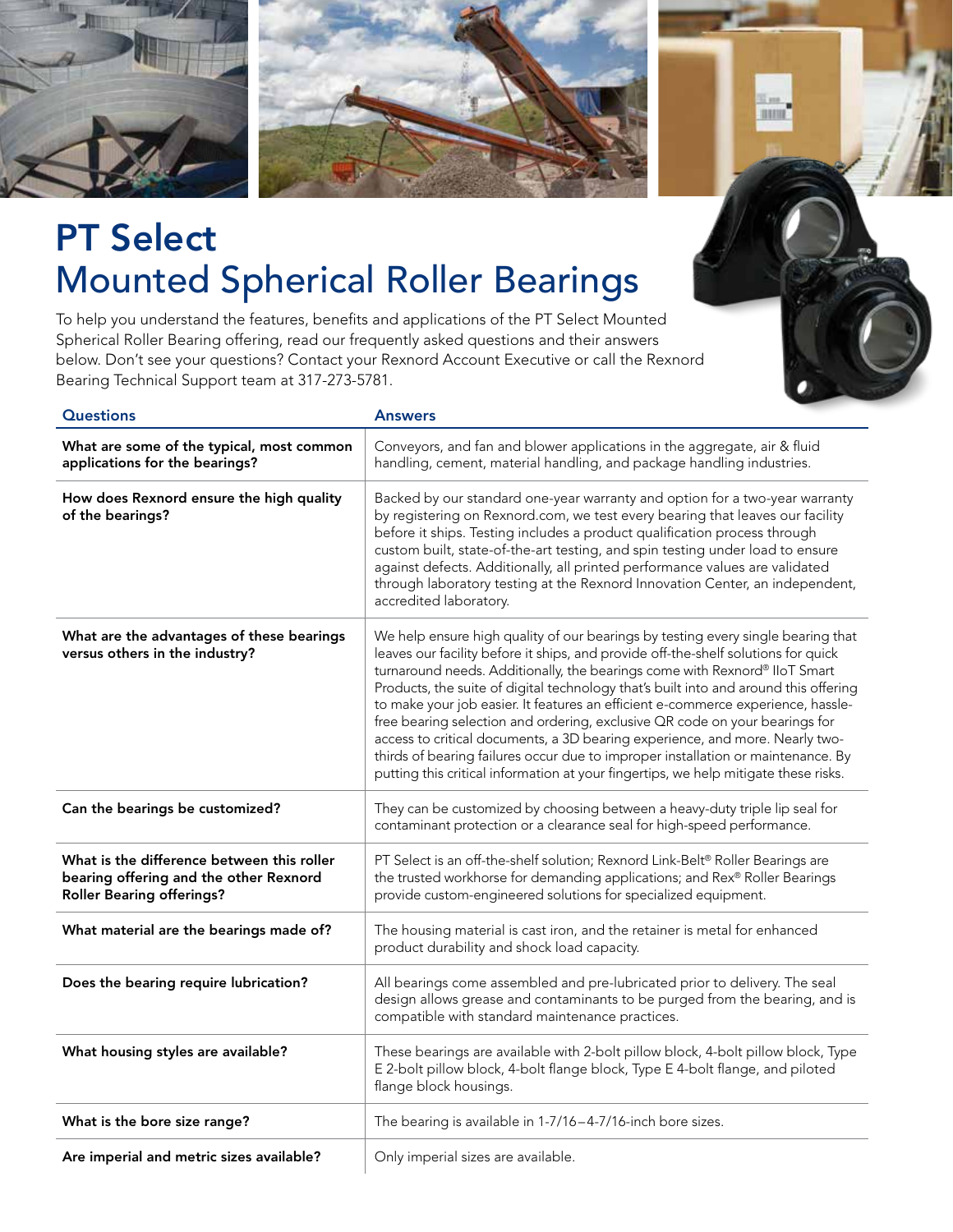| <b>Questions</b>                                                           | <b>Answers</b>                                                                                                                                                                                                                                                                                                                                                                                                                                                                                                                 |
|----------------------------------------------------------------------------|--------------------------------------------------------------------------------------------------------------------------------------------------------------------------------------------------------------------------------------------------------------------------------------------------------------------------------------------------------------------------------------------------------------------------------------------------------------------------------------------------------------------------------|
| Are the housing dimensions interchangeable<br>with other leading brands?   | Yes, the housing footprint is a direct drop-in interchange with other leading<br>North American brands.                                                                                                                                                                                                                                                                                                                                                                                                                        |
| What type of grease is featured with this<br>bearing?                      | The bearings come pre-lubricated from the factory with Exxon Mobil Ronex <sup>™*</sup><br>MP grease. Exxon Mobil Ronex MP is an NLGI Grade 2 EP (extreme pressure)<br>grease with a lithium complex thickener.                                                                                                                                                                                                                                                                                                                 |
| What type of mounting collar is used?                                      | A spring loaded set-screw mounting collar.                                                                                                                                                                                                                                                                                                                                                                                                                                                                                     |
| What is the set-screw angle with this<br>bearing?                          | This bearing features a set-screw angle of 90 degrees.                                                                                                                                                                                                                                                                                                                                                                                                                                                                         |
| What seals are available with this bearing?                                | This bearing features a standard triple-lip seal and an optional clearance seal<br>for high-speed applications.                                                                                                                                                                                                                                                                                                                                                                                                                |
| Are certain sealing options better for<br>certain applications?            | The standard triple lip seal configuration is ideally suited for most industry<br>applications and provides excellent ingress protection against contaminants.<br>The optional clearance seal is designed to run cooler at higher speeds.                                                                                                                                                                                                                                                                                      |
| What is the total bearing misalignment<br>capability?                      | The bearing can accommodate +/- 1 degree of dynamic misalignment.                                                                                                                                                                                                                                                                                                                                                                                                                                                              |
| What are the shaft tolerances?                                             | 1 7/16-1 15/16 (in) shaft size:<br>$+.000$ to $-.003$ "*<br>$+.0000$ to $-.0005$ "**<br>$+.000$ to $-.004"$ *<br>$+.0000$ to $-.0010$ "**<br>2 3/16-3 15/16 (in) shaft size:<br>$+.000$ to $-.005$ "*<br>$+.0000$ to $-.0015$ "**<br>4 7/16 (in) shaft size:                                                                                                                                                                                                                                                                   |
|                                                                            | *Commercial shaft tolerances are acceptable for low loads below 7% of the basic dynamic load<br>rating and slow to moderate shaft speed below 50% of the speed rating.<br>**Recommended shaft tolerance for severe loading or high speed.                                                                                                                                                                                                                                                                                      |
| What is the retainer material?                                             | The retainers are made of metal for additional durability.                                                                                                                                                                                                                                                                                                                                                                                                                                                                     |
| What is the temperature range for this<br>bearing?                         | Allowable temperature range for this bearing is -40 degrees Fahrenheit (F)<br>(-40 C) to 225 F (107 C).                                                                                                                                                                                                                                                                                                                                                                                                                        |
| What is the product warranty?                                              | The standard Rexnord one-year warranty applies, with optional two-year<br>warranty by registering on Rexnord.com.                                                                                                                                                                                                                                                                                                                                                                                                              |
| What is Rexnord IIoT Smart Products and<br>how does it make my job easier? | Rexnord IIoT Smart Products is a suite of digital technology built into this<br>bearing. You'll experience hassle-free bearing selection, and have access<br>to installation and maintenance instructions, videos, real-time inventory<br>availability, and more - 24/7. A QR code is also provided on your bearing<br>that can be scanned with your mobile phone to access Rexnord IIoT Smart<br>Products, putting critical information at your fingertips - simply download a<br>QR code scanner app onto your mobile phone. |
|                                                                            | Scan the QR code to the right for an example of what<br>information you'll find through the bearing-specific QR code.                                                                                                                                                                                                                                                                                                                                                                                                          |
| Does the Rexnord Connect™ app contain<br>information on these bearings?    | Yes. Among the features in the app is an integrated QR code scanner, manual<br>part search, competitive interchange guide, product support videos, and<br>industry literature.                                                                                                                                                                                                                                                                                                                                                 |
| How can I download the app?                                                | You can download the app for free on the App Store or Google Play.                                                                                                                                                                                                                                                                                                                                                                                                                                                             |
| Where can I get more information?                                          | For more information, visit www.rexnord.com/PTSelect to access innovative,<br>online tools, and product documentation (BR1-011_LTR) to help support your<br>bearing selection. You can contact your Rexnord Account Representative or<br>call the Rexnord Bearing Technical Support team at 317-273-5781.                                                                                                                                                                                                                      |